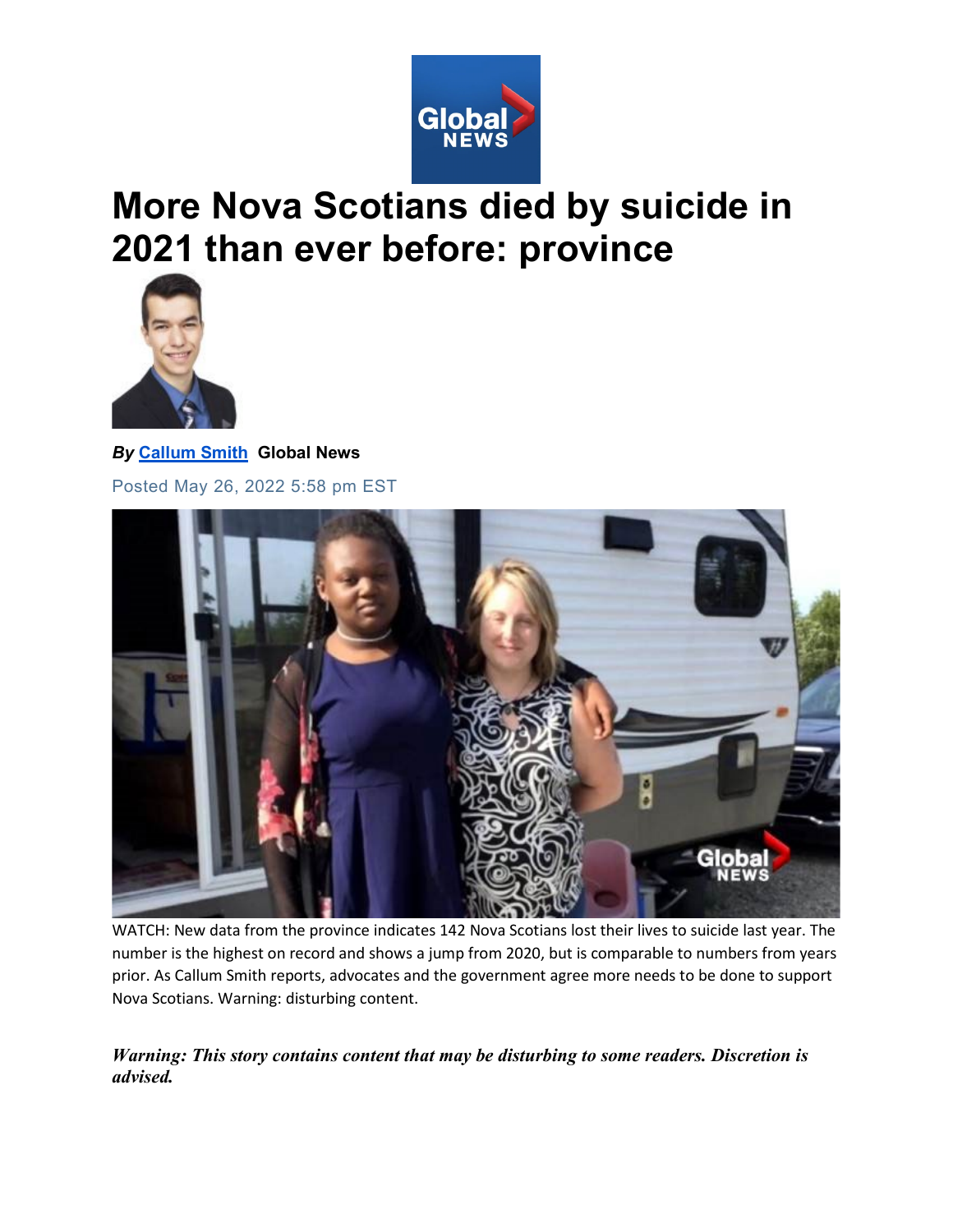Both advocates and the Nova Scotia provincial government are concerned by the number of suicides reported in the province last year — and both sides agree more needs to be done.

The 2021 total from the province shows 142 people died by suicide, [up from 121 in 2020.](https://globalnews.ca/news/7880103/ns-drop-in-suicides-2020/) Between 2015 and 2019, the number of people varied from 134 to 140. 142 is the highest number on record from the provincial data, which dates back to 2008.

Kelly Mitchell lost her 14-year-old daughter, Aidaen, to suicide back in 2019. Being in the small town of Yarmouth combined with Aidaen's young age made it harder to access necessary care, she says.

Mitchell wanted to help other families prevent similar tragedies and opened an ever-growing youth wellness room — now called Aidaen's Place — for youth to socialize and connect with volunteers.

"It was part of our healing but more so, it was just a service that didn't exist," she says in a phone interview from Yarmouth. "There's nothing like it. Nobody does it."

"You usually see youth that might travel away for sports three or four times a year," Mitchell, the founder of Aidaen's Place, says. "We see youth that go on suicide watch three or four times a year.

"This isn't supposed to happen. This isn't a way of life, but it's a cycle that they're not getting help for so they can't get out of it."

The provincial data doesn't indicate the age of people lost, but Mitchell worries about the younger population, pointing to social media, bullying, racism and COVID as some of her main concerns.

Psychologist Dr. Simon Sherry says while the pandemic impacts everyone, "there are some groups of people particularly affected adversely and part of that would be our youth, teenagers and young adults, seem to be especially hard hit by the pandemic."

Sherry says the province's 2020 suicide prevention framework is a good start but, needs more detail and commitments.

Brian Comer, the minister for the Office of Mental Health and Addictions, says one life lost is one too many, and the province is using recent survey data to help inform next steps.